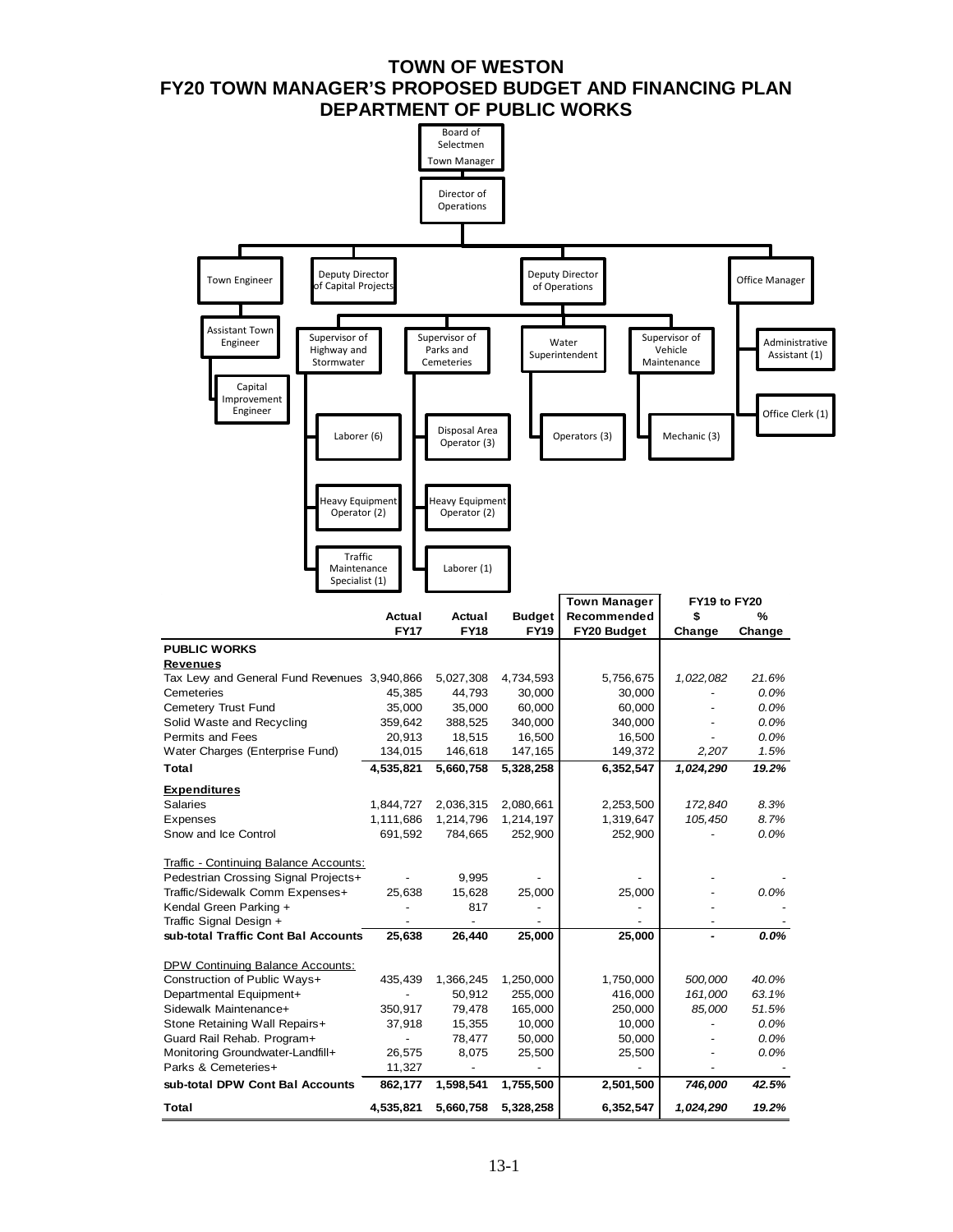# **PUBLIC WORKS: Administration and Engineering**

### **Description of Services**

The Department of Public Works is responsible for the maintenance of streets, parks and cemeteries, operation of the transfer station, operation of the water division, storm water management and providing certain engineering/labor support to other Town departments. A prorated portion of the costs in the Administration and Engineering division budget is allocated to the Water Enterprise Fund.

### **FY20 Departmental Goals**

- 1. Continue to improve on employee efficiency in the department via the development of standards.
- 2. Continue recent progress in drainage improvement program, using DPW workforce when feasible. Develop annual mapping for cleaning schedule for outfalls, catch basin cleaning, roadside cutting and vegetative management, etc.
- 3. Improve the operation, management and structure of all divisions via routine annual schedules including pavement markings on an annual schedule.

| <b>Staffing Levels</b>                | <b>FY17</b>   | <b>FY18</b>   | <b>FY19</b>   | <b>FY20</b> |
|---------------------------------------|---------------|---------------|---------------|-------------|
|                                       | <b>Funded</b> | <b>Funded</b> | <b>Funded</b> | Recommended |
| Director                              |               |               |               |             |
| Deputy Director                       |               |               |               |             |
| Town Engineer                         |               |               |               |             |
| <b>Stormwater Engineer</b>            |               |               |               |             |
| Capital Improvement Engineer          |               |               |               |             |
| Office Manager                        |               |               |               |             |
| <b>Administrative Assistant</b>       |               |               |               |             |
| Office Clerk                          |               |               |               |             |
| Deputy Director of Project Management |               |               |               |             |
| <b>Total FTE</b>                      |               | Ω             |               |             |

4. Improve complaint tracking, employee training and customer service.

#### **Budget Recommendations**

Level Services: There are small increases for drug & alcohol testing, printing and advertising and water, offset by decreases in conference and property damage claims. An additional \$4,000 is included for improved cleaning of the floors.

New Requests Recommended by Town Manager: A Deputy Director of Project Management position with an annual salary of \$120,000 was recommended for FY20.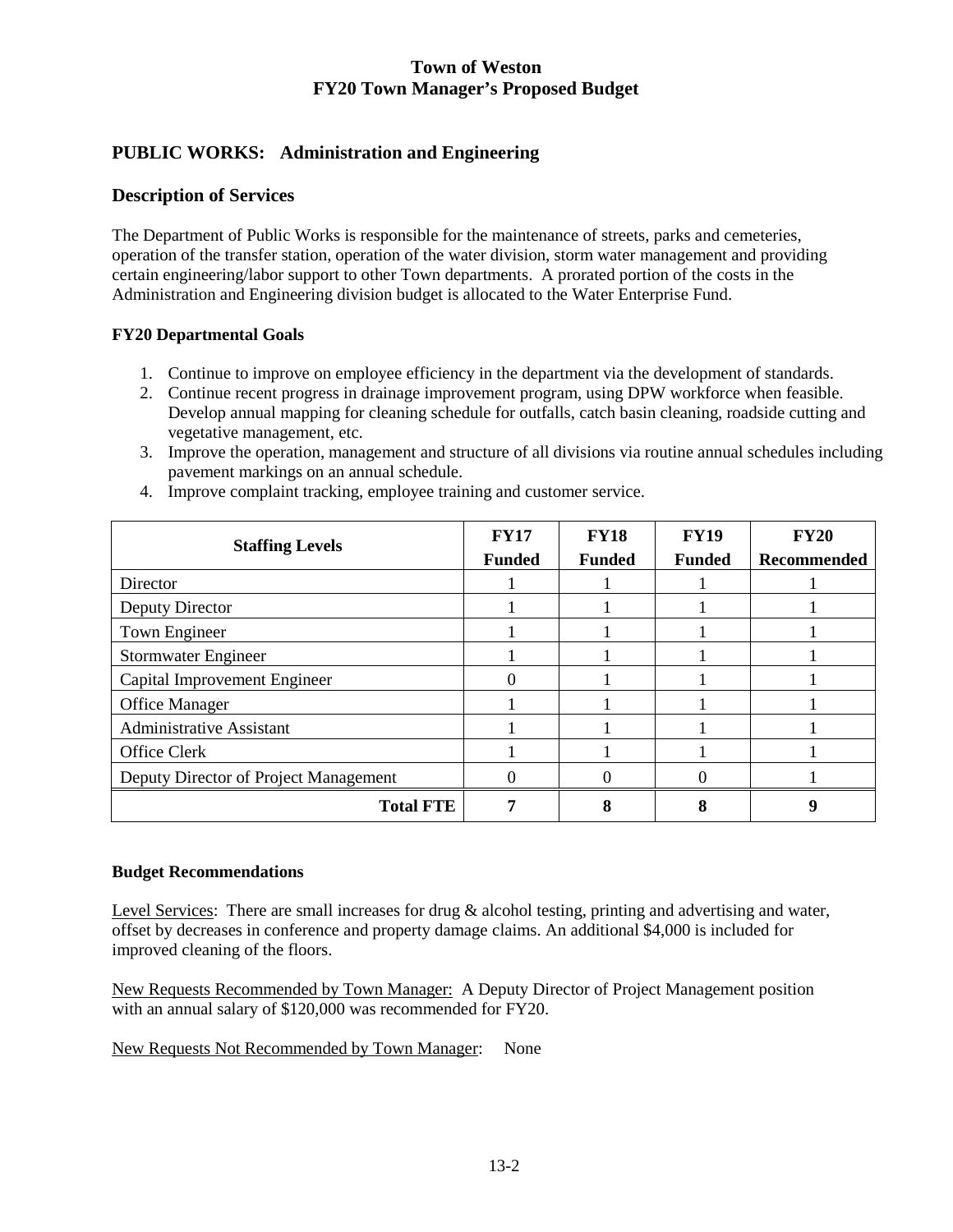|                                                    |                |               |               |               |                 | <b>TOWN MANAGER'S</b><br><b>RECOMMENDATION</b> |                          |                | FY19 to FY20             |              |
|----------------------------------------------------|----------------|---------------|---------------|---------------|-----------------|------------------------------------------------|--------------------------|----------------|--------------------------|--------------|
|                                                    | <b>ACTUAL</b>  | <b>BUDGET</b> | <b>ACTUAL</b> | <b>BUDGET</b> | <b>DEPT REQ</b> | <b>LEVEL</b>                                   | <b>NEW</b>               |                | \$                       | %            |
| <b>PUBLIC WORKS</b>                                | <b>FY17</b>    | <b>FY18</b>   | <b>FY18</b>   | <b>FY19</b>   | <b>FY20</b>     | <b>SERVICE</b>                                 | <b>REQ</b>               | <b>TOTAL</b>   | Change                   | Change       |
|                                                    |                |               |               |               |                 |                                                |                          |                |                          |              |
| <b>Administration, Traffic &amp; Engineering</b>   |                |               |               |               |                 |                                                |                          |                |                          |              |
| Salaries                                           | 576,097        | 668,609       | 651,736       | 687,583       | 831,935         | 711,935                                        | 120,000                  | 831,935        | 144, 352                 | 21.0%        |
| Overtime<br><b>Police Details</b>                  | 1,238          | 12,000        | 51<br>÷,      | 12,000        | 12,000          | 12,000                                         | $\blacksquare$           | 12,000         | $\sim$                   | 0.0%         |
| <b>Sub-total Personal Services</b>                 | 577,335        | 680,609       | 651,787       | 699,583       | 843,935         | 723,935                                        | 120,000                  | 843,935        | 144,352                  | 20.6%        |
|                                                    |                |               |               |               |                 |                                                |                          |                |                          |              |
| Administration                                     |                |               |               |               |                 |                                                |                          |                |                          |              |
| Repair/Maint-Office Equipment                      | 302            | 500           |               | 500           | 500             | 500                                            |                          | 500            |                          | 0.0%         |
| Drug & Alcohol Testing                             | 2,355          | 1,400         | 1,854         | 1,700         | 1,700           | 1,700                                          |                          | 1,700          |                          | 0.0%         |
| Professional & Consulting                          | 119            |               |               |               |                 |                                                |                          |                |                          |              |
| Printing & Advertising                             | 4,942          | 2,000         | 5,468         | 4,000         | 4,000           | 4,000                                          | L.                       | 4,000          |                          | 0.0%         |
| Communications                                     | 14,043         | 14,175        | 14,397        | 14,175        | 14,175          | 14,175                                         | ÷,                       | 14,175         | ÷,                       | 0.0%<br>0.0% |
| Postage<br>Weather                                 | 1,394<br>1,195 | 1,500         | 824<br>1,195  | 1,500         | 1,500           | 1,500                                          | $\overline{\phantom{a}}$ | 1,500<br>1,195 | ä,                       | 0.0%         |
|                                                    |                | 1,195<br>150  |               | 1,195         | 1,195           | 1,195<br>150                                   | ä,                       | 150            | ä,                       | 0.0%         |
| Copy Plans<br>Stationery                           | 396            | 150           | 222           | 150<br>150    | 150<br>150      | 150                                            | $\overline{\phantom{a}}$ | 150            | $\tilde{\phantom{a}}$    | 0.0%         |
| Forms                                              |                | 1,000         |               | 1,000         | 1,000           | 1,000                                          |                          | 1,000          | ä,                       | 0.0%         |
|                                                    | 9,011          | 7,000         | 7,236         | 7,000         | 7,000           | 7,000                                          | ÷,                       | 7,000          | ÷,                       | 0.0%         |
| <b>Office Supplies</b><br>Protective/Work Clothing | 11,199         | 13,030        | 12,869        | 13,030        | 13,030          | 13,030                                         | ä,                       | 13,030         |                          | 0.0%         |
| Licenses                                           | 1,172          | 500           | 2,485         | 500           | 500             | 500                                            | ä,                       | 500            | ÷                        | 0.0%         |
| <b>First Aid</b>                                   | 591            | 500           | ä,            | 500           | 500             | 500                                            |                          | 500            |                          | 0.0%         |
| In-State Travel                                    | 680            | 600           | 716           | 600           | 600             | 600                                            |                          | 600            | ä,                       | 0.0%         |
| Out-of-State Travel                                |                | 500           |               | 500           | 500             | 500                                            |                          | 500            |                          | 0.0%         |
| Dues                                               | 1,040          | 1,700         | 1,636         | 1,700         | 1,700           | 1,700                                          | ä,                       | 1,700          | ÷.                       | 0.0%         |
| Conference                                         |                | 2,000         | 1,765         | 1,000         | 1,000           | 1,000                                          | $\overline{\phantom{a}}$ | 1,000          | $\tilde{\phantom{a}}$    | 0.0%         |
| All Other Expense                                  | 18,060         | 1,000         | 7,907         | 1,000         | 1,000           | 1,000                                          | $\ddot{\phantom{1}}$     | 1,000          | ÷                        | 0.0%         |
| <b>Property Damage Claims</b>                      | 53             | 800           | 2,181         | 500           | 500             | 500                                            | $\overline{a}$           | 500            | $\overline{\phantom{a}}$ | 0.0%         |
| sub-total Administration                           | 66,552         | 49,700        | 60,754        | 50,700        | 50,700          | 50,700                                         |                          | 50.700         |                          | 0.0%         |
|                                                    |                |               |               |               |                 |                                                |                          |                |                          |              |
| <b>Traffic - Continuing Balance Accounts</b>       |                |               |               |               |                 |                                                |                          |                |                          |              |
| Traffic/Sidewalk Comm Expenses+                    | 25,638         | 15,000        | 15,628        | 25,000        | 25,000          | 25,000                                         |                          | 25,000         |                          | 0.0%         |
| Pedestrian Crossing Signal Projects+               | ä,             |               | 9,995         |               |                 |                                                |                          |                |                          |              |
| Kendal Green Parking +                             |                |               | 817           | ÷,            |                 |                                                |                          |                |                          |              |
| Traffic Signal Design +                            | ä,             | ä,            |               |               | ä,              | ä,                                             | $\blacksquare$           |                | $\tilde{\phantom{a}}$    |              |
| sub-total Traffic-Cont Bal Accts                   | 25.638         | 15.000        | 26.440        | 25.000        | 25.000          | 25,000                                         | $\blacksquare$           | 25.000         | L,                       | 0.0%         |
| <b>Physical Plant</b>                              |                |               |               |               |                 |                                                |                          |                |                          |              |
| Electricity                                        | 38,863         | 43,867        | 36,480        | 38,867        | 43,867          | 43,867                                         | ÷,                       | 43,867         | 5,000                    | 12.9%        |
| <b>Natural Gas</b>                                 | 37,639         | 29,000        | 36,435        | 30,000        | 30,000          | 30,000                                         | ä,                       | 30,000         | ä,                       | 0.0%         |
| Water                                              | 1,955          | 2,500         | 729           | 2,500         | 2,500           | 2,500                                          | ä,                       | 2,500          | ä,                       | 0.0%         |
| Repair & Cleaning-Building                         | 32,590         | 29,000        | 27,126        | 33,000        | 33,000          | 33,000                                         | $\ddot{\phantom{1}}$     | 33,000         | ÷.                       | 0.0%         |
| <b>Comfort Supplies</b>                            | 5              | 1,200         | 823           | 1,200         | 1,200           | 1,200                                          | L,                       | 1,200          | L,                       | 0.0%         |
| <b>Cleaning Supplies</b>                           | 2,903          | 2,000         | 1,351         | 2,000         | 2,000           | 2,000                                          |                          | 2,000          |                          | 0.0%         |
| sub-total Physical Plant                           | 113,956        | 107,567       | 102,943       | 107,567       | 112,567         | 112,567                                        | $\overline{a}$           | 112,567        | 5.000                    | 4.6%         |
| <b>Total Admin, Traffic &amp; Engineering</b>      | 783,482        | 852,876       | 841,924       | 882,850       | 1,032,202       | 912,202                                        | 120,000                  | 1,032,202      | 149,352                  | 16.9%        |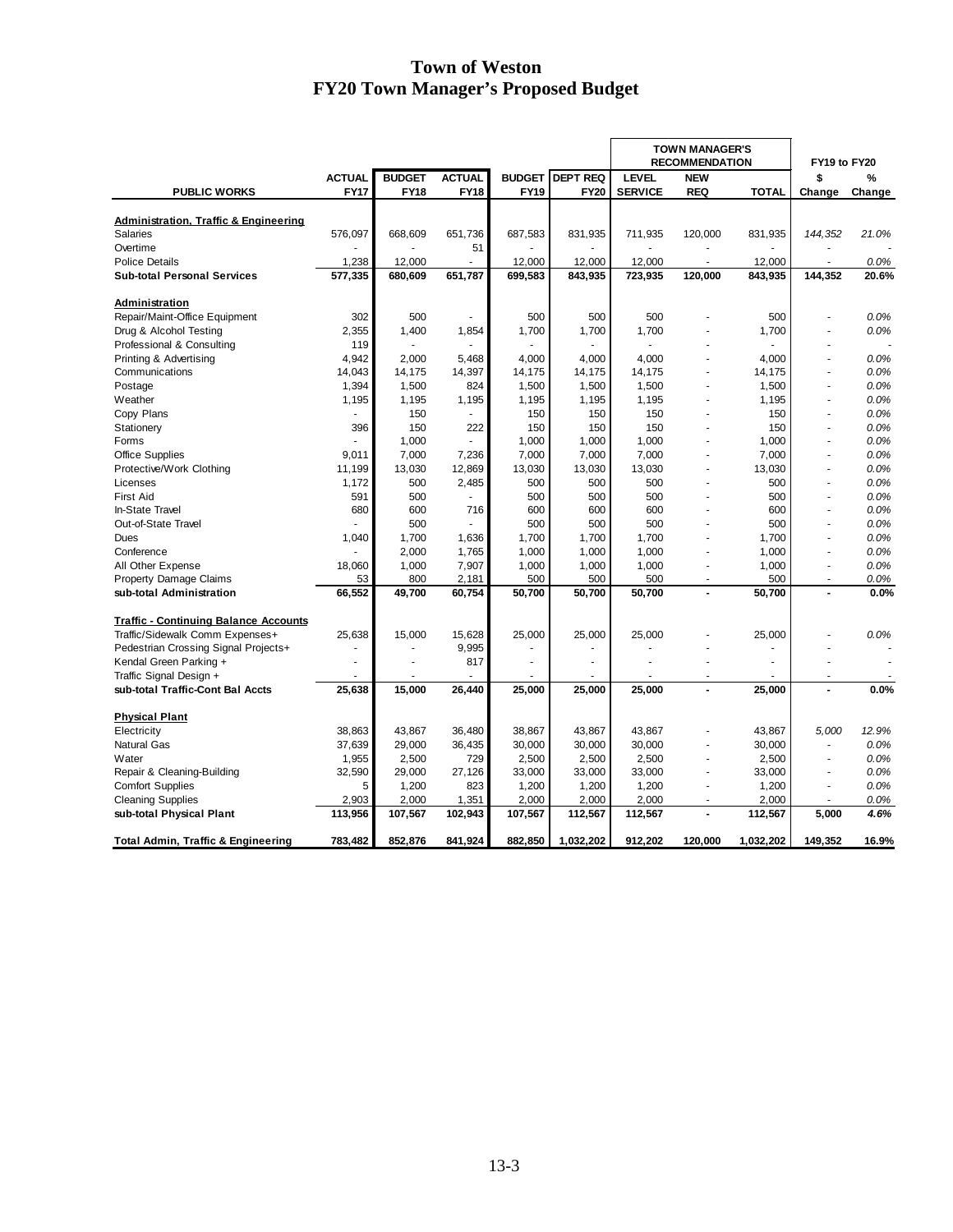# **PUBLIC WORKS: Equipment Maintenance Division**

### **Description of Services**

The Department of Public Works Equipment Maintenance Division is responsible for the maintenance and repair of all DPW, Police and School Department vehicles and equipment which is excess of 122 pieces of rolling stock. A prorated portion of the salary costs in the Equipment Maintenance division budget is allocated to the Water Enterprise Fund.

### **FY20 Departmental Goals**

- 1. Continue to improve winter equipment readiness.
- 2. Continue to improve bus maintenance protocols and/or practices.
- 3. Continue to improve Town vehicle care and upkeep by way of a preventative maintenance program utilizing computerized equipment maintenance, parts inventory logs and work orders for repairs.
- 4. Continue to decrease the cost of maintaining DPW and Police vehicles, school buses and other Town equipment through oversight and efficiency and equipment replacements at the appropriate time.
- 5. Continue to develop a Co-Op plan with a local high school to get students practical experience and to potentially develop a personnel replacement program for the Department.

| <b>Staffing Levels</b>  | <b>FY17</b>   | <b>FY18</b>   | <b>FY19</b>   | <b>FY20</b> |
|-------------------------|---------------|---------------|---------------|-------------|
|                         | <b>Funded</b> | <b>Funded</b> | <b>Funded</b> | Recommended |
| <b>Mechanics</b>        |               |               |               |             |
| Part Time/Seasonal Help |               | 1 PT          | 1PT           | 1PT         |
| <b>Total FTE</b>        |               |               |               |             |

#### **Budget Recommendations**

Level Services: This is a level service budget. Line item for gasoline and diesel oil remained the same for fiscal year 2020 as it was for fiscal year 2019. Note that we have request that a sidewalk plow equipment augment our normal equipment requests to improve our sidewalk plowing operations.

New Requests Recommended by Town Manager: None requested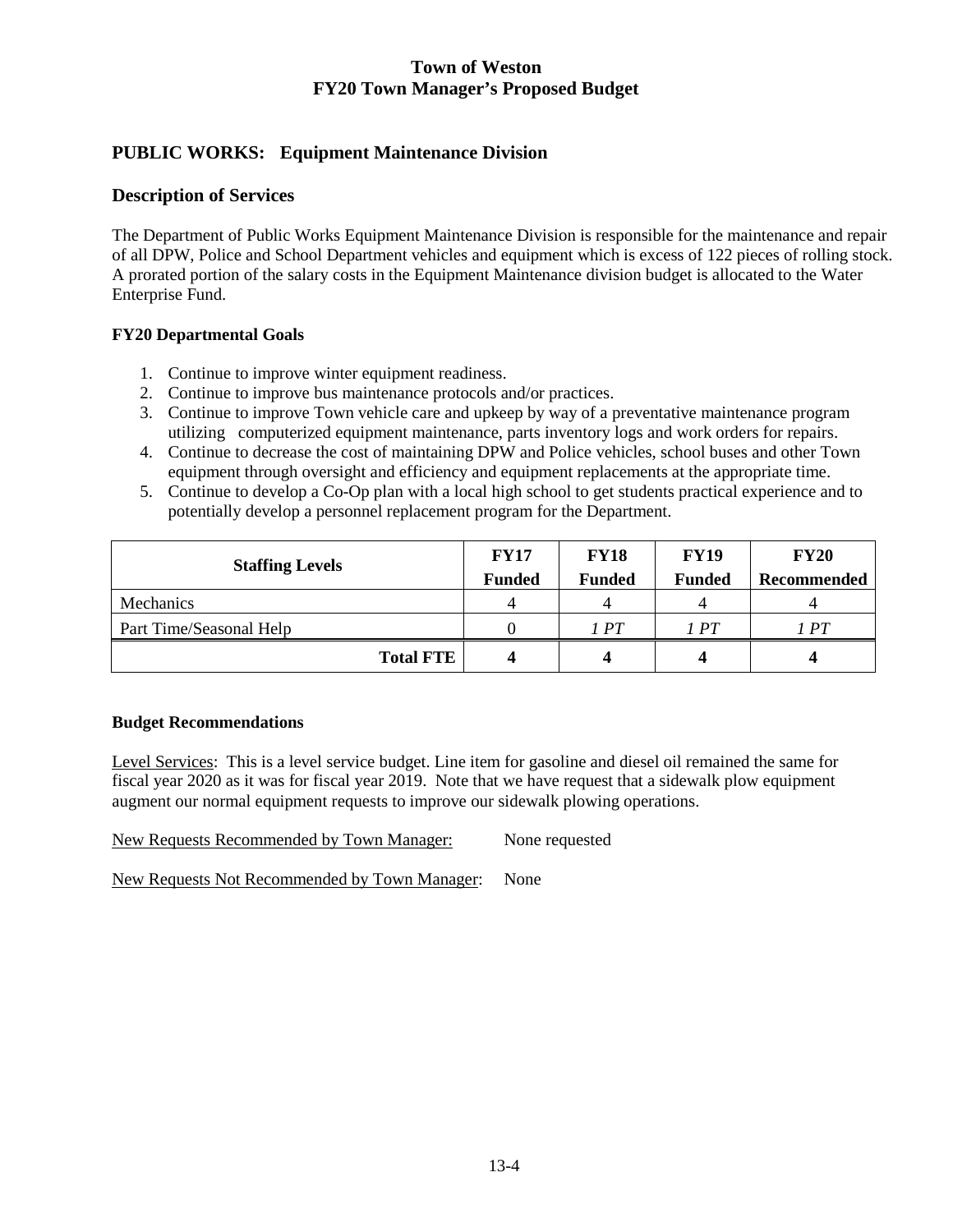|                                              |               |                          |               |                          |               |                | <b>TOWN MANAGER'S</b><br><b>RECOMMENDATION</b> |                          |           | FY19 to FY20             |          |
|----------------------------------------------|---------------|--------------------------|---------------|--------------------------|---------------|----------------|------------------------------------------------|--------------------------|-----------|--------------------------|----------|
|                                              | <b>ACTUAL</b> | <b>ACTUAL</b>            | <b>BUDGET</b> | <b>ACTUAL</b>            | <b>BUDGET</b> | <b>DEP REQ</b> | LEVEL                                          | <b>NEW</b>               |           | \$                       | %        |
| <b>PUBLIC WORKS</b>                          | <b>FY16</b>   | <b>FY17</b>              | <b>FY18</b>   | <b>FY18</b>              | <b>FY19</b>   | <b>FY20</b>    | <b>SERVICE</b>                                 | <b>REQ</b>               | TOTAL     | Change                   | Change   |
| <b>Equipment Maintenance</b>                 |               |                          |               |                          |               |                |                                                |                          |           |                          |          |
| Salaries                                     | 233,477       | 237,296                  | 240,120       | 234,137                  | 238,773       | 251,436        | 251,436                                        | $\overline{\phantom{a}}$ | 251,436   | 12,663                   | 5.3%     |
| Overtime                                     | 20,018        | 19,388                   | 35,047        | 29,860                   | 35,047        | 35,047         | 35,047                                         | $\overline{a}$           | 35,047    | $\overline{a}$           | 0.0%     |
| Temp/Seasonal                                |               |                          | 11.184        | 9,708                    | 11,184        | 11.184         | 11.184                                         |                          | 11,184    |                          | 0.0%     |
| <b>Sub-total Personal Services</b>           | 253,495       | 256,683                  | 286,351       | 273,706                  | 285,004       | 297,667        | 297,667                                        | $\blacksquare$           | 297,667   | 12,663                   | 4.4%     |
| Vehicle Repair & Maintenance                 |               |                          |               |                          |               |                |                                                |                          |           |                          |          |
| Repair/Maint-School                          | 66.467        | 60,123                   | 70,000        | 137,219                  | 80.000        | 80.000         | 80.000                                         |                          | 80,000    |                          | 0.0%     |
| Repair/Maint-Police                          | 15,178        | 16,330                   | 38,000        | 11,670                   | 28,000        | 38,000         | 38,000                                         | $\overline{\phantom{a}}$ | 38,000    | 10,000                   | 35.7%    |
| Repair/Maint-Animal Control                  | 645           | 205                      | 1,000         | 23                       | 1,000         | 1,000          | 1,000                                          | $\overline{\phantom{a}}$ | 1,000     | $\overline{\phantom{a}}$ | 0.0%     |
| Repair/Maint-DPW Vehicles                    | 91,059        | 100,007                  | 100,000       | 99,554                   | 100,000       | 100,000        | 100,000                                        | $\overline{\phantom{a}}$ | 100,000   |                          | 0.0%     |
| Repair-Small Equipment                       | 4,081         | 3,887                    | 3,000         | 140                      | 3,000         | 3,000          | 3,000                                          |                          | 3,000     |                          | 0.0%     |
| Maintenance-Wash Bay                         |               |                          |               |                          |               | 2,100          | 2,100                                          |                          | 2,100     | 2,100                    |          |
| Gasoline                                     | 16,348        | 20,939                   | 38,600        | 24,615                   | 38,600        | 38,600         | 38,600                                         | $\overline{\phantom{a}}$ | 38,600    | $\overline{a}$           | 0.0%     |
| Diesel Oil                                   | 54,958        | 35,256                   | 40,000        | 53,608                   | 40,000        | 40,000         | 40,000                                         | $\overline{\phantom{a}}$ | 40,000    |                          | 0.0%     |
| Motor Oil                                    | 11,142        | 9,038                    | 15,000        | 17,717                   | 15,000        | 15,000         | 15,000                                         | $\overline{\phantom{a}}$ | 15,000    |                          | 0.0%     |
| Tires & Tubes                                | 13,325        | 11,288                   | 21,000        | 7,831                    | 21,000        | 21,000         | 21,000                                         | $\overline{\phantom{a}}$ | 21,000    | $\overline{a}$           | 0.0%     |
| <b>Batteries</b>                             |               |                          | 1,000         | $\overline{\phantom{a}}$ | 1,000         | 1,000          | 1,000                                          | $\blacksquare$           | 1,000     | $\overline{a}$           | 0.0%     |
| Antifreeze                                   |               |                          | 1,500         |                          | 1,500         | 1,500          | 1,500                                          | $\overline{\phantom{a}}$ | 1,500     |                          | 0.0%     |
| Inspections                                  | 6,450         | 6,660                    | 6,000         | 6,635                    | 6,000         | 6,000          | 6,000                                          | $\overline{\phantom{a}}$ | 6,000     | $\overline{\phantom{a}}$ | 0.0%     |
| sub-total Vehicle Repair/Maint               | 279,653       | 263,732                  | 335,100       | 359,012                  | 335,100       | 347,200        | 347,200                                        | ä,                       | 347,200   | 12,100                   | 3.6%     |
| <b>Shop Supplies</b>                         |               |                          |               |                          |               |                |                                                |                          |           |                          |          |
| Painting                                     |               |                          | 2,000         |                          | 1,000         | 2.000          | 2.000                                          | $\overline{\phantom{a}}$ | 2,000     | 1.000                    | 100.0%   |
| Tools                                        | 5,966         | 7.770                    | 10,000        | 9,502                    | 10,000        | 10,000         | 10,000                                         | $\overline{a}$           | 10,000    | $\overline{a}$           | 0.0%     |
| <b>Sundry Shop Supplies</b>                  | 9,878         | 10,492                   | 3,000         | 9,760                    | 7,000         | 3,000          | 3,000                                          | $\blacksquare$           | 3,000     | (4,000)                  | $-57.1%$ |
| Hardware                                     | 3,263         | 7,934                    | 7,000         | 4,842                    | 7,000         | 7,000          | 7,000                                          | $\overline{\phantom{a}}$ | 7,000     | $\overline{\phantom{a}}$ | 0.0%     |
| Safety Equipment                             | 335           | 266                      | 900           | $\overline{\phantom{a}}$ | 900           | 900            | 900                                            | $\blacksquare$           | 900       |                          | 0.0%     |
| Extinguishers                                |               |                          | 350           |                          | 350           | 350            | 350                                            | $\blacksquare$           | 350       |                          | 0.0%     |
| Welding                                      | 1,320         | 1,479                    | 4,000         | 2,068                    | 4,000         | 4,000          | 4,000                                          | $\overline{\phantom{a}}$ | 4,000     | $\overline{\phantom{a}}$ | 0.0%     |
| sub-total Shop Supplies                      | 20,762        | 27,940                   | 27,250        | 26,172                   | 30,250        | 27,250         | 27,250                                         | ٠                        | 27,250    | (3,000)                  | $-9.9%$  |
| <b>Equipment-Continuing Balance Accounts</b> |               |                          |               |                          |               |                |                                                |                          |           |                          |          |
| Departmental Equipment+                      | 158,092       | $\overline{\phantom{a}}$ | 245,000       | 50,912                   | 255,000       | 416,000        | 416,000                                        | $\blacksquare$           | 416,000   | 161,000                  | 63.1%    |
| sub-total Cont Bal Accts                     | 158.092       | $\blacksquare$           | 245,000       | 50,912                   | 255,000       | 416,000        | 416,000                                        | $\blacksquare$           | 416.000   | 161,000                  | 63.1%    |
| <b>Total Equipment Maintenance</b>           | 712.003       | 548.356                  | 893,701       | 709.802                  | 905,354       |                | 1,088,117 1,088,117                            |                          | 1,088,117 | 182,763                  | 20.2%    |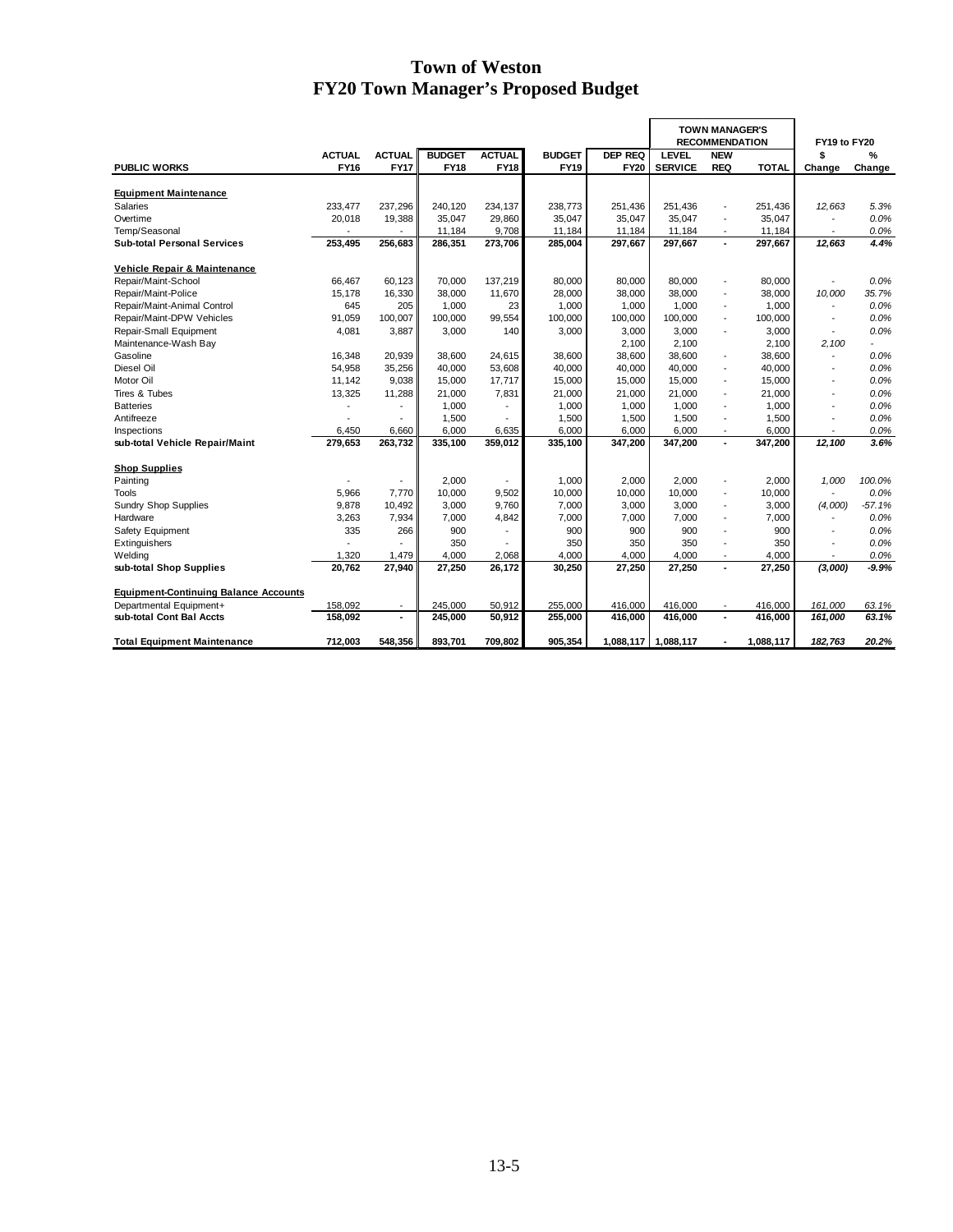## **PUBLIC WORKS: Highway Division**

### **Description of Services**

The Department of Public Works Highway Division is responsible for the maintenance and repair of 87 miles of Town roads and 31 miles of sidewalks. Specific duties include snow removal, power sweeping, roadside mowing and brush removal including vegetative management, litter control, pavement markings, and leaf removal, as well as trash removal from certain Town buildings.

#### **FY20 Departmental Goals**

- 1. Continue to improve the scheduling of traffic markings while eliminating the related complaints and improving safety by developing 4-year scheduling cycle.
- 2. Continue to build on and maintain aggressive pavement management program utilizing spring/early summer and into fall paving schedule.
- 3. Continue to improve on the Salt Reduction Program without compromising safety and the environment.
- 4. Continue to develop annual mapping for cleaning schedule for outfalls, catch basin cleaning, roadside cutting, pavement markings, etc.

| <b>Staffing Levels</b>                | <b>FY17</b><br><b>Funded</b> | <b>FY18</b><br><b>Funded</b> | <b>FY19</b><br><b>Funded</b> | <b>FY20</b><br>Recommended |
|---------------------------------------|------------------------------|------------------------------|------------------------------|----------------------------|
| Supervisor of Highway/Stormwater      |                              |                              |                              |                            |
| <b>Traffic Maintenance Specialist</b> |                              |                              |                              |                            |
| <b>Heavy Equipment Operator</b>       |                              |                              |                              |                            |
| Laborers                              |                              |                              |                              |                            |
| Part Time/Seasonal Help               | 1PT                          | 1PT                          | 1PT                          | 1PT                        |
| <b>Total FTE</b>                      |                              |                              |                              |                            |

#### **Budget Recommendations**

Level Services: This is a level service budget. The amount budgeted for snow removal has been historically under funded; however, the Reserve Policy calls for the use of unused levy capacity to fund snow and ice deficits. We have developed a more formal program (4 year program) relating to pavement markings which results in the request for additional funding under this line item (increase \$28,000). The \$1,150,000 and \$85,000 increase in the highway and sidewalk continuing balance account reflects the department's continuing efforts to improve pavement and sidewalk conditions.

New Requests Recommended by Town Manager: \$500,000 was recommended for continued roadway maintenance.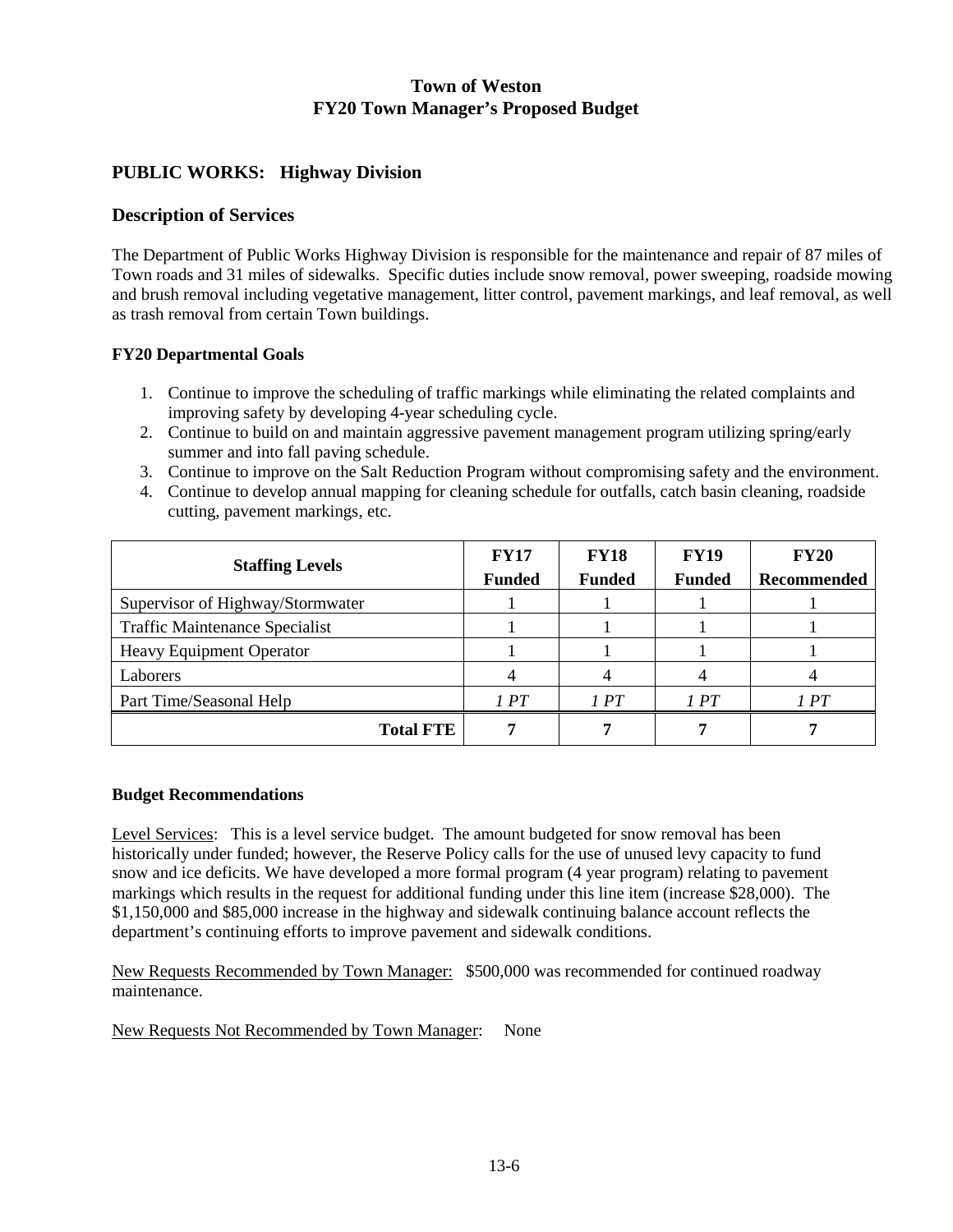|                                                  |               |                          |               |               |                | <b>TOWN MANAGER'S</b> |                          |              |                          |                |
|--------------------------------------------------|---------------|--------------------------|---------------|---------------|----------------|-----------------------|--------------------------|--------------|--------------------------|----------------|
|                                                  |               |                          |               |               |                |                       | <b>RECOMMENDATION</b>    |              | FY19 to FY20             |                |
|                                                  | <b>ACTUAL</b> | <b>BUDGET</b>            | <b>ACTUAL</b> | <b>BUDGET</b> | <b>DEP REQ</b> | <b>LEVEL</b>          | <b>NEW</b>               |              | \$                       | %              |
| <b>PUBLIC WORKS</b>                              | <b>FY17</b>   | <b>FY18</b>              | <b>FY18</b>   | <b>FY19</b>   | <b>FY20</b>    | <b>SERVICE</b>        | <b>REQ</b>               | <b>TOTAL</b> | Change                   | Change         |
|                                                  |               |                          |               |               |                |                       |                          |              |                          |                |
| <b>Highway Division Salaries</b>                 |               |                          |               |               |                |                       |                          |              |                          |                |
| Salaries                                         | 395,063       | 397,518                  | 403,523       | 408,530       | 419,096        | 419,096               |                          | 419,096      | 10,566                   | 2.6%           |
| Overtime                                         | 30,672        | 20,000                   | 42,931        | 20,000        | 20,000         | 20,000                |                          | 20,000       | $\overline{a}$           | 0.0%           |
| Temp/Seasonal                                    | 7,098         | 6,000                    | 7,332         | 6,000         | 6,000          | 6,000                 |                          | 6,000        | $\overline{\phantom{a}}$ | 0.0%           |
| Out-of-Dept Pay                                  | 1,405         | 2,500                    | 3,691         | 2,000         | 2,000          | 2,000                 |                          | 2,000        |                          | 0.0%           |
| <b>Police Details</b>                            | 9,736         | 24,000                   | 58,725        | 24,000        | 24,000         | 24,000                |                          | 24,000       |                          | 0.0%           |
| <b>Sub-total Personal Services</b>               | 443,974       | 450,018                  | 516,202       | 460,530       | 471,096        | 471,096               |                          | 471,096      | 10.566                   | 2.3%           |
| <b>Highways &amp; Bridges-Street Maintenance</b> |               |                          |               |               |                |                       |                          |              |                          |                |
| Sidewalk Maintenance                             | 10,574        | $\overline{\phantom{a}}$ | 9,013         |               |                |                       |                          |              |                          |                |
| Rent-Equipment                                   |               | 500                      |               | 500           | 500            | 500                   |                          | 500          |                          | 0.0%           |
| Markings                                         | 2,831         | 32,000                   | 41,739        | 32,000        | 60,000         | 60,000                |                          | 60,000       | 28,000                   | 87.5%          |
| Tools                                            | 3,201         | 3,500                    | 2,999         | 3,500         | 3,500          | 3,500                 |                          | 3,500        |                          | 0.0%           |
| Signs                                            | 8,689         | 8,500                    | 7,226         | 9,000         | 9,000          | 9,000                 |                          | 9,000        | $\overline{a}$           | 0.0%           |
| <b>Fence Supplies</b>                            | 1,456         | 4,000                    | 1,600         | 3,000         | 3,000          | 3,000                 |                          | 3,000        |                          | 0.0%           |
| <b>Cleaning Supplies</b>                         | 459           | 1,000                    | 194           | 1,000         | 1.000          | 1,000                 |                          | 1.000        | $\overline{\phantom{a}}$ | 0.0%           |
| Fertilizer & Seeds                               | 1,658         | 500                      | 336           | 500           | 500            | 500                   |                          | 500          | $\overline{\phantom{a}}$ | 0.0%           |
| <b>Traffic Paint</b>                             | 22            | 1,600                    | 7,924         | 1,600         | 1,600          | 1,600                 |                          | 1,600        | $\overline{a}$           | 0.0%           |
| <b>Paving Materials</b>                          | 52.082        | 60,000                   | 57,790        | 60,000        | 60,000         | 60,000                |                          | 60,000       |                          | 0.0%           |
| Protective/Work Clothing                         | 800           | 1,700                    | 746           | 1,700         | 1,700          | 1,700                 |                          | 1,700        |                          | 0.0%           |
| <b>Traffic Control Devices</b>                   | 13,549        | 15,655                   | 8,010         | 15,655        | 15,655         | 15,655                |                          | 15,655       | $\overline{\phantom{a}}$ | 0.0%           |
| Storm Drain Maintenance                          |               | $\overline{a}$           | 330           |               |                |                       |                          |              |                          | $\overline{a}$ |
| Roadside Operational Plan                        |               |                          |               |               | 8,350          | 8,350                 |                          | 8,350        | 8,350                    |                |
| sub-total Street Maintenance                     | 95,321        | 128,955                  | 137,906       | 128,455       | 164,805        | 164,805               | $\blacksquare$           | 164,805      | 36,350                   | 28.3%          |
|                                                  |               |                          |               |               |                |                       |                          |              |                          |                |
| <b>Street Lighting</b>                           | 33,486        | 38,805                   | 34,516        | 38,805        | 38,805         | 38,805                |                          | 38,805       |                          | 0.0%           |
| Snow & Ice Removal                               |               |                          |               |               |                |                       |                          |              |                          |                |
| Compensation - Snow & Ice Control                | 160,284       | 272,800                  | 189,253       | 83,800        | 83,800         | 83,800                |                          | 83,800       |                          | 0.0%           |
| Repair-Equipment                                 | 8,524         | 23,250                   | 45,481        | 23,250        | 23,250         | 23,250                |                          | 23,250       |                          | 0.0%           |
| Rent-Equipment **                                | 260,151       | 372,500                  | 334,624       | 29,500        | 29,500         | 29,500                | $\overline{\phantom{a}}$ | 29,500       | $\overline{a}$           | 0.0%           |
| <b>Storm Related Expenses</b>                    | 4,577         | 2,350                    | 24,753        | 2,350         | 2,350          | 2,350                 |                          | 2,350        |                          | 0.0%           |
| Salt                                             | 258,057       | 114,000                  | 190,555       | 114,000       | 114,000        | 114,000               |                          | 114,000      | $\overline{\phantom{a}}$ | 0.0%           |
| sub-total Snow & Ice Removal                     | 691,592       | 784,900                  | 784,665       | 252,900       | 252,900        | 252,900               |                          | 252,900      |                          | 0.0%           |
| <b>Highway-Continuing Balance Accounts</b>       |               |                          |               |               |                |                       |                          |              |                          |                |
| Construct/Reconstruct Public Ways+               | 435,439       | 750,000                  | 1,366,245     | 1,250,000     | 2,000,000      | 1,250,000             | 500,000                  | 1,750,000    | 500,000                  | 40.0%          |
| Sidewalk Maintenance+                            | 350,917       | 120,000                  | 79,478        | 165,000       | 250,000        | 250,000               |                          | 250,000      | 85,000                   | 51.5%          |
| Stone Retaining Wall Repairs+                    | 37,918        | 10,000                   | 15,355        | 10,000        | 10,000         | 10,000                | $\overline{\phantom{a}}$ | 10,000       | $\overline{\phantom{a}}$ | 0.0%           |
| Guard Rail Rehab. Program+                       |               | 50,000                   | 78,477        | 50,000        | 50,000         | 50,000                |                          | 50,000       |                          | 0.0%           |
| Town Center Planning +                           |               |                          |               |               |                |                       |                          |              |                          |                |
| sub-total Cont Bal Accts                         | 824.275       | 930,000                  | 1,539,554     | 1,475,000     | 2,310,000      | 1,560,000             | 500.000                  | 2,060,000    | 585.000                  | 39.7%          |
| <b>Total Highways</b>                            | 2.088.648     | 2,332,678                | 3,012,843     | 2,355,690     | 3,237,606      | 2,487,606             | 500.000                  | 2,987,606    | 631,916                  | 26.8%          |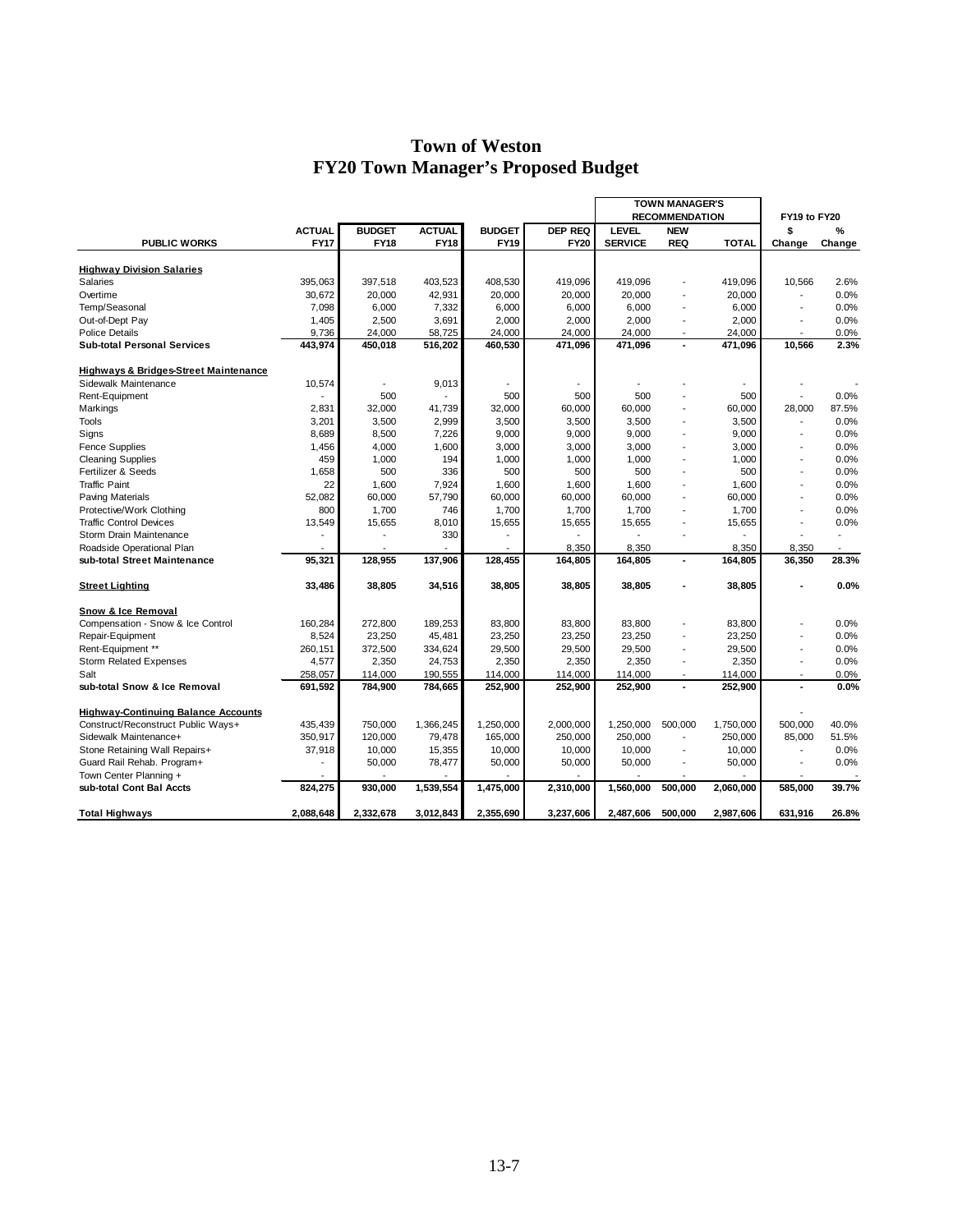# **PUBLIC WORKS: Stormwater Division**

### **Description of Services**

The Department of Public Works Stormwater Division is responsible for the maintenance and repair of the Town's storm drainage system, which includes culvert cleaning, removal of brush and debris from brooks and streams, and expansion of the storm drain system. In April 2003, the Town received its permit from the EPA for its Stormwater Management Plan. This Plan, which is mandated by federal law, has required the DPW to institute a number of "best management" practices regarding source identification, public education, and bylaws to manage stormwater flow in town. Funding to implement this plan is included in this budget and in portions of the capital budget.

### **FY20 Departmental Goals**

- 1. Continue completing repairs to drainage systems located on roads scheduled for resurfacing in the off season in order to complete the paving program earlier in the construction year.
- 2. Continue to improve the efficiency of cleaning and dredging of open drainage ditches to improve water flow.
- 3. Continue drainage improvement program to eliminate complaints and better manage surface storm water.
- 4. Continue cross-training within the DPW divisions.

| <b>Staffing Levels</b>          | <b>FY17</b><br><b>Funded</b> | <b>FY18</b><br><b>Funded</b> | <b>FY19</b><br><b>Funded</b> | <b>FY20</b><br>Recommended |
|---------------------------------|------------------------------|------------------------------|------------------------------|----------------------------|
| <b>Heavy Equipment Operator</b> |                              |                              |                              |                            |
| Laborers                        |                              |                              |                              |                            |
| <b>Total FTE</b>                |                              |                              |                              |                            |

### **Budget Recommendations**

Level Services: This is a level service budget.

New Requests Recommended by Town Manager: \$47,500 was recommended for engineering stormwater permitting compliance.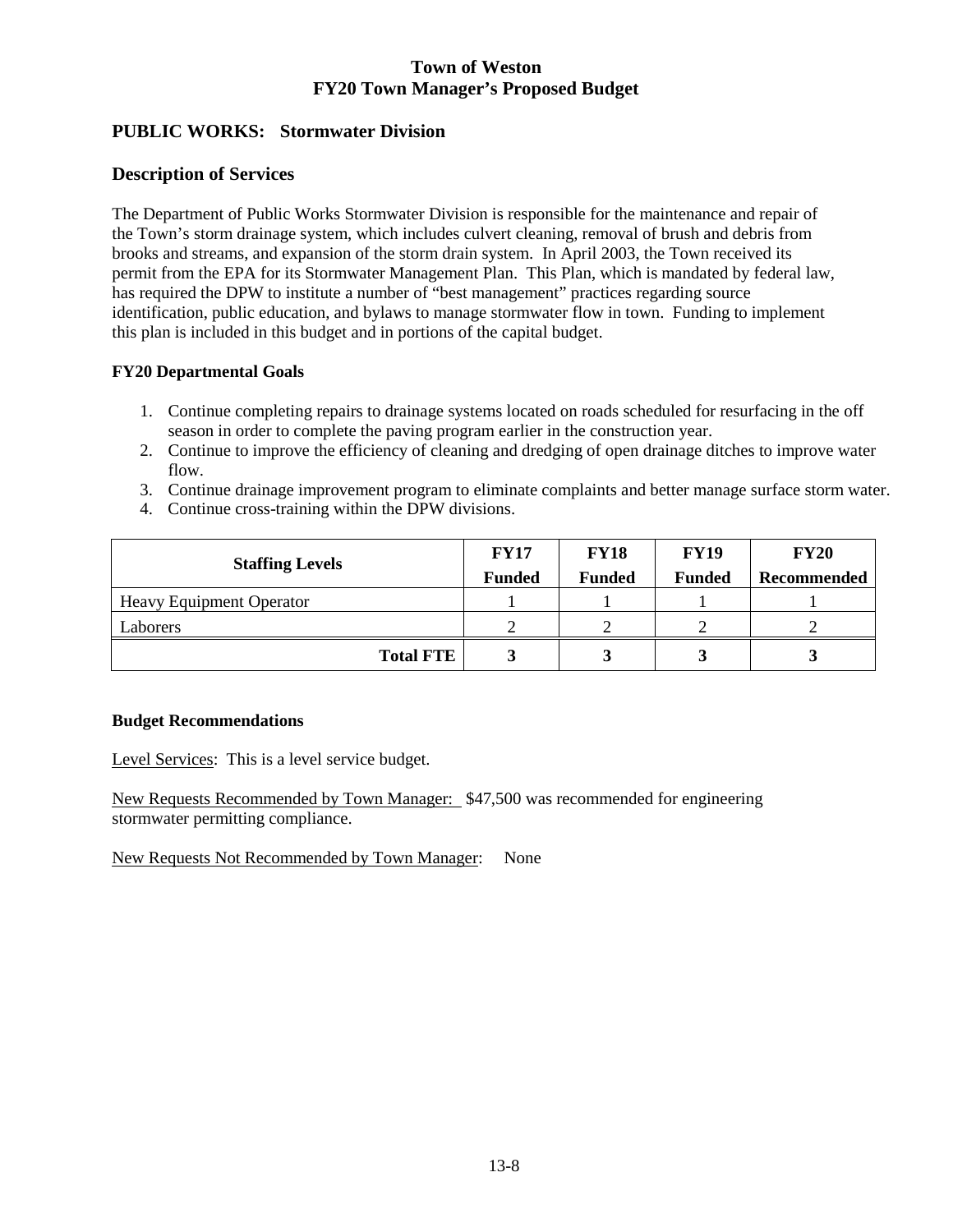|                                                                                            |               |               |               |               |             | <b>TOWN MANAGER'S</b> |                          |              |                |        |
|--------------------------------------------------------------------------------------------|---------------|---------------|---------------|---------------|-------------|-----------------------|--------------------------|--------------|----------------|--------|
|                                                                                            |               |               |               |               |             |                       | <b>RECOMMENDATION</b>    |              | FY19 to FY20   |        |
|                                                                                            | <b>ACTUAL</b> | <b>BUDGET</b> | <b>ACTUAL</b> | <b>BUDGET</b> | DEP REQ     | <b>LEVEL</b>          | <b>NEW</b>               |              |                | %      |
| <b>PUBLIC WORKS</b>                                                                        | <b>FY17</b>   | <b>FY18</b>   | <b>FY18</b>   | <b>FY19</b>   | <b>FY20</b> | <b>SERVICE</b>        | <b>REQ</b>               | <b>TOTAL</b> | Change         | Change |
| <b>Stormwater Division Salaries</b>                                                        |               |               |               |               |             |                       |                          |              |                |        |
| Salaries                                                                                   | 106,375       | 155,483       | 135,430       | 164,043       | 166,313     | 166,313               | $\overline{\phantom{a}}$ | 166,313      | 2,270          | 1.4%   |
| Overtime                                                                                   | 1,094         | 5,570         | 2,844         | 5,570         | 5,570       | 5,570                 | $\overline{\phantom{a}}$ | 5,570        | $\blacksquare$ | 0.0%   |
| Out-of-Dept Pay                                                                            | 459           | 2,000         | 807           | 2,000         | 2,000       | 2,000                 | $\overline{\phantom{a}}$ | 2,000        | $\blacksquare$ | 0.0%   |
| Police Details                                                                             | 9,610         | 4,000         | 11,200        | 5,000         | 5,000       | 5,000                 | ٠                        | 5,000        | ٠              | 0.0%   |
| <b>Sub-total Personal Services</b>                                                         | 117,539       | 167,053       | 150,282       | 176,613       | 178,883     | 178,883               | $\blacksquare$           | 178,883      | 2,270          | 1.3%   |
| <b>Stormwater Management</b>                                                               |               |               |               |               |             |                       |                          |              |                |        |
| <b>Consulting &amp; Professional Services</b>                                              | 525           | 8,350         |               | 5,000         | 5,000       | 5,000                 | ۰                        | 5,000        |                | 0.0%   |
| <b>Tools</b>                                                                               | 1,605         | 2,500         | 2,215         | 2,500         | 2,500       | 2,500                 | $\overline{\phantom{a}}$ | 2,500        | $\blacksquare$ | 0.0%   |
| Road Repairs                                                                               |               | 2,500         |               | 2,500         | 2,500       | 2,500                 | $\overline{\phantom{a}}$ | 2,500        | ٠              | 0.0%   |
| Protective/Work Clothing                                                                   | 192           | 1.700         |               | 1,700         | 1,700       | 1,700                 | $\overline{\phantom{a}}$ | 1,700        |                | 0.0%   |
| <b>Other Traffic Control</b>                                                               | 21            | 1,000         |               | 1,000         | 1,000       | 1,000                 | ٠                        | 1,000        | $\blacksquare$ | 0.0%   |
| Drainage Maintenance                                                                       | 82,570        | 66,700        | 47,141        | 66,700        | 66,700      | 66,700                | $\blacksquare$           | 66,700       | $\sim$         | 0.0%   |
| sub-total Stormwater Management                                                            | 84,913        | 82,750        | 49,356        | 79,400        | 79,400      | 79,400                | ۰                        | 79,400       | $\blacksquare$ | 0.0%   |
| <b>Stormawater-Continuing Balance Accounts</b><br><b>Stormawater Permitting Compliance</b> |               |               |               |               | 47,500      |                       | 47,500                   | 47,500       | 47,500         |        |
| <b>Total Stormwater Management</b>                                                         | 202,452       | 249,803       | 199,638       | 256,013       | 305,783     | 258,283               | 47,500                   | 305,783      | 49,770         | 19.4%  |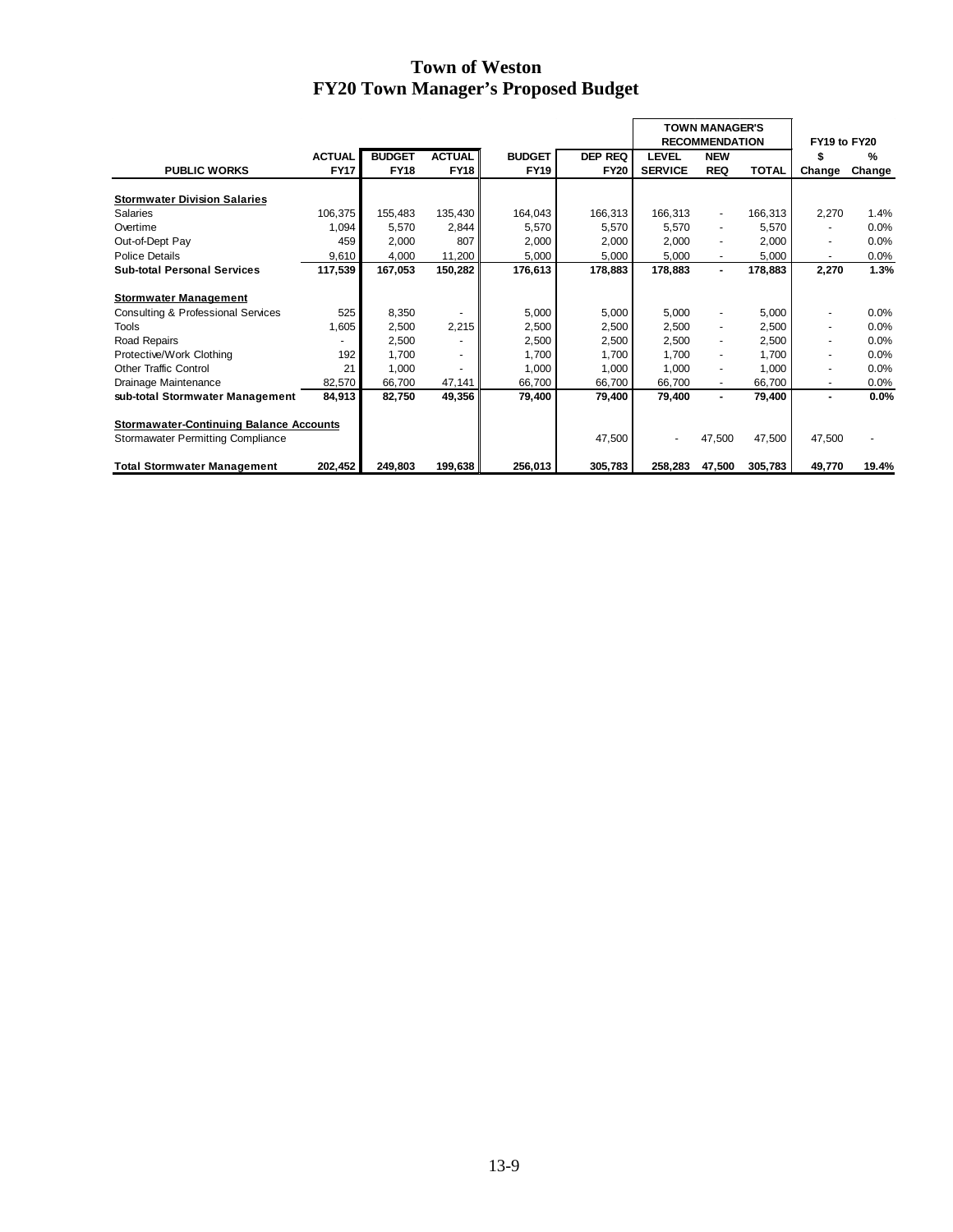## **PUBLIC WORKS: Solid Waste and Recycling Division**

### **Description of Services**

The Department of Public Works Solid Waste and Recycling Division is responsible for the operation of the Transfer Station, yard waste and brush dump areas and conducting the annual household hazardous waste collection day. In FY 2017, approximately 68% of the cost of the Transfer Station operation was paid through user fees (i.e. Transfer Station stickers, commercial tipping fees etc.). Included in this budget is the cost for groundwater monitoring at the closed Weston landfill and newly required third party Transfer Station inspections and DEP reporting.

#### **FY19 Departmental Goals**

- 1. Control overtime through sick and vacation time management.
- 2. Continue to improve customer service at the Transfer Station.
- 3. Maintain the cleanliness of the Transfer Station facility and grounds.
- 4. Continue to improve recycling program thru clearer signage, education of the public, etc. and seek increased revenue for recyclables.
- 5. Continue aggressive permit/sicker checking at access to transfer station.
- 6. Continue efforts to reduce the number of hauls during the fiscal year.

| <b>Staffing Levels</b> | <b>FY17</b><br><b>Funded</b> | <b>FY18</b><br><b>Funded</b> | <b>FY19</b><br><b>Funded</b> | <b>FY20</b><br>Recommended |
|------------------------|------------------------------|------------------------------|------------------------------|----------------------------|
| Disposal Area Operator |                              |                              |                              |                            |
| <b>Total FTE</b>       |                              |                              |                              |                            |

#### **Budget Recommendations**

Level Services: This is a level service budget. July 2019 there will be an adjustment to the tipping fees based on the consumer price index. Also on July 1, 2019, there will be a new hauling contract for waste transportation.

New Requests Recommended by Town Manager: None requested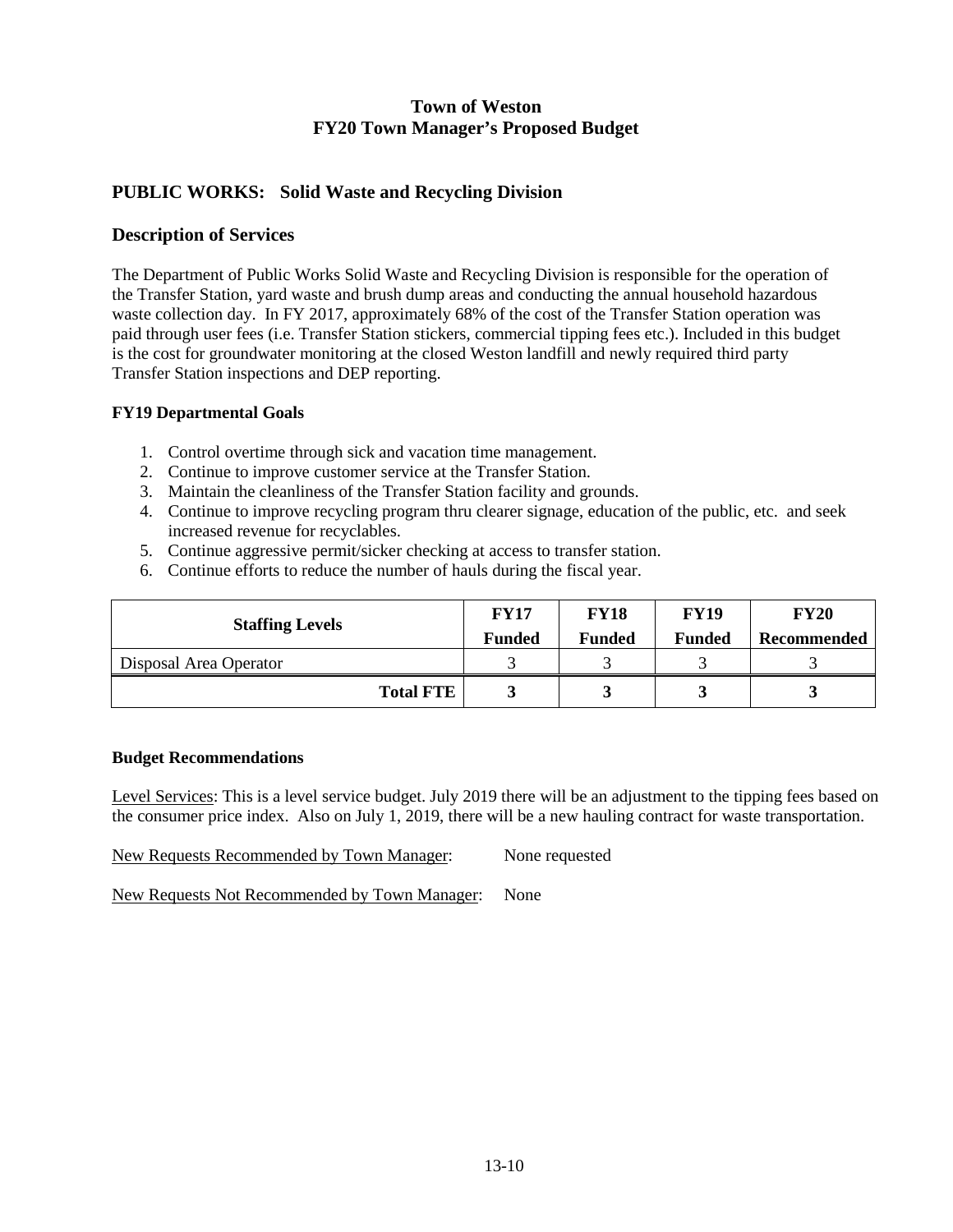|                                                       |               |               |               |               |                | <b>TOWN MANAGER'S</b><br><b>RECOMMENDATION</b> |                          |              | FY19 to FY20             |               |
|-------------------------------------------------------|---------------|---------------|---------------|---------------|----------------|------------------------------------------------|--------------------------|--------------|--------------------------|---------------|
|                                                       |               |               |               |               |                |                                                |                          |              |                          |               |
|                                                       | <b>ACTUAL</b> | <b>BUDGET</b> | <b>ACTUAL</b> | <b>BUDGET</b> | <b>DEP REQ</b> | <b>LEVEL</b>                                   | <b>NEW</b>               |              | \$                       | $\frac{9}{6}$ |
| <b>PUBLIC WORKS</b>                                   | <b>FY17</b>   | <b>FY18</b>   | <b>FY18</b>   | <b>FY19</b>   | <b>FY20</b>    | <b>SERVICE</b>                                 | <b>REQ</b>               | <b>TOTAL</b> | Change                   | Change        |
| <b>Solid Waste &amp; Recycling Division Salaries</b>  |               |               |               |               |                |                                                |                          |              |                          |               |
| <b>Salaries</b>                                       | 165.128       | 176.163       | 183.716       | 179.663       | 180,205        | 180.205                                        | $\overline{a}$           | 180,205      | 542                      | 0.3%          |
| Overtime                                              | 21,459        | 13,800        | 3,152         | 10,300        | 10,300         | 10,300                                         |                          | 10,300       |                          | 0.0%          |
| <b>Sub-total Personal Services</b>                    | 186,587       | 189,963       | 186,868       | 189,963       | 190,505        | 190,505                                        | ٠                        | 190,505      | 542                      | 0.3%          |
| <b>Solid Waste Disposal</b>                           |               |               |               |               |                |                                                |                          |              |                          |               |
| Electricity                                           | 9,416         | 8,263         | 10,018        | 10,000        | 10,000         | 10,000                                         | $\overline{a}$           | 10,000       |                          | 0.0%          |
| Water                                                 | 1,273         | 1,200         | 498           | 1,200         | 1,200          | 1.200                                          | $\overline{\phantom{a}}$ | 1,200        |                          | 0.0%          |
| Repair-Buildings & Grounds                            | 20,125        | 10.000        | 3.804         | 10.000        | 10.000         | 10.000                                         | $\overline{\phantom{a}}$ | 10.000       | $\overline{\phantom{a}}$ | 0.0%          |
| Rent-Equipment                                        | 24,303        | 26,000        | 24,000        | 26,000        | 26,000         | 26,000                                         | $\overline{\phantom{a}}$ | 26,000       |                          | 0.0%          |
| <b>Tipping Charges</b>                                | 114,228       | 142,500       | 106,255       | 135,000       | 142,500        | 142,500                                        | $\overline{\phantom{a}}$ | 142,500      | 7,500                    | 5.6%          |
| <b>Waste Transportation</b>                           | 39,290        | 45,000        | 27,740        | 45,000        | 45,000         | 45,000                                         | $\overline{\phantom{a}}$ | 45,000       |                          | 0.0%          |
| <b>Recycling Charges</b>                              | 23,466        | 20,000        | 21,444        | 24,000        | 24,000         | 24,000                                         | $\overline{a}$           | 24,000       |                          | 0.0%          |
| Recycling Transportation                              | 11,423        | 17,500        | 12,904        | 17,500        | 17,500         | 17,500                                         | $\overline{\phantom{a}}$ | 17,500       | $\overline{\phantom{a}}$ | 0.0%          |
| Composting                                            | 20,813        | 29,545        | 43,442        | 29,545        | 29,545         | 29,545                                         | $\overline{\phantom{a}}$ | 29,545       |                          | 0.0%          |
| Hazardous Waste Disposal                              | 10,359        | 13,000        | 14,872        | 13,000        | 13,000         | 13,000                                         | $\overline{\phantom{m}}$ | 13,000       | $\overline{\phantom{a}}$ | 0.0%          |
| All Other Expense                                     | 5,761         | 2,000         | 5,415         | 2,000         | 2,000          | 2,000                                          | $\overline{\phantom{a}}$ | 2,000        | $\overline{\phantom{a}}$ | 0.0%          |
| sub-total Solid Waste Disposal                        | 280,457       | 315,008       | 270,393       | 313,245       | 320,745        | 320,745                                        | ٠                        | 320,745      | 7,500                    | 2.4%          |
|                                                       |               |               |               |               |                |                                                |                          |              |                          |               |
| Solid Waste & Recycling - Continuing Balance Accounts |               |               |               |               |                |                                                |                          |              |                          |               |
| Monitoring Groundwater-Landfill+                      | 26,575        | 25,500        | 8,075         | 25,500        | 25,500         | 25,500                                         | $\overline{\phantom{a}}$ | 25,500       | $\overline{\phantom{a}}$ | 0.0%          |
| sub-total Cont Bal Accts                              | 26,575        | 25,500        | 8,075         | 25,500        | 25,500         | 25,500                                         | ٠                        | 25,500       | $\blacksquare$           | 0.0%          |
| <b>Total Recycling &amp; Solid Waste</b>              | 493,619       | 530.471       | 465,336       | 528,708       | 536,750        | 536,750                                        |                          | 536.750      | 8.042                    | 1.5%          |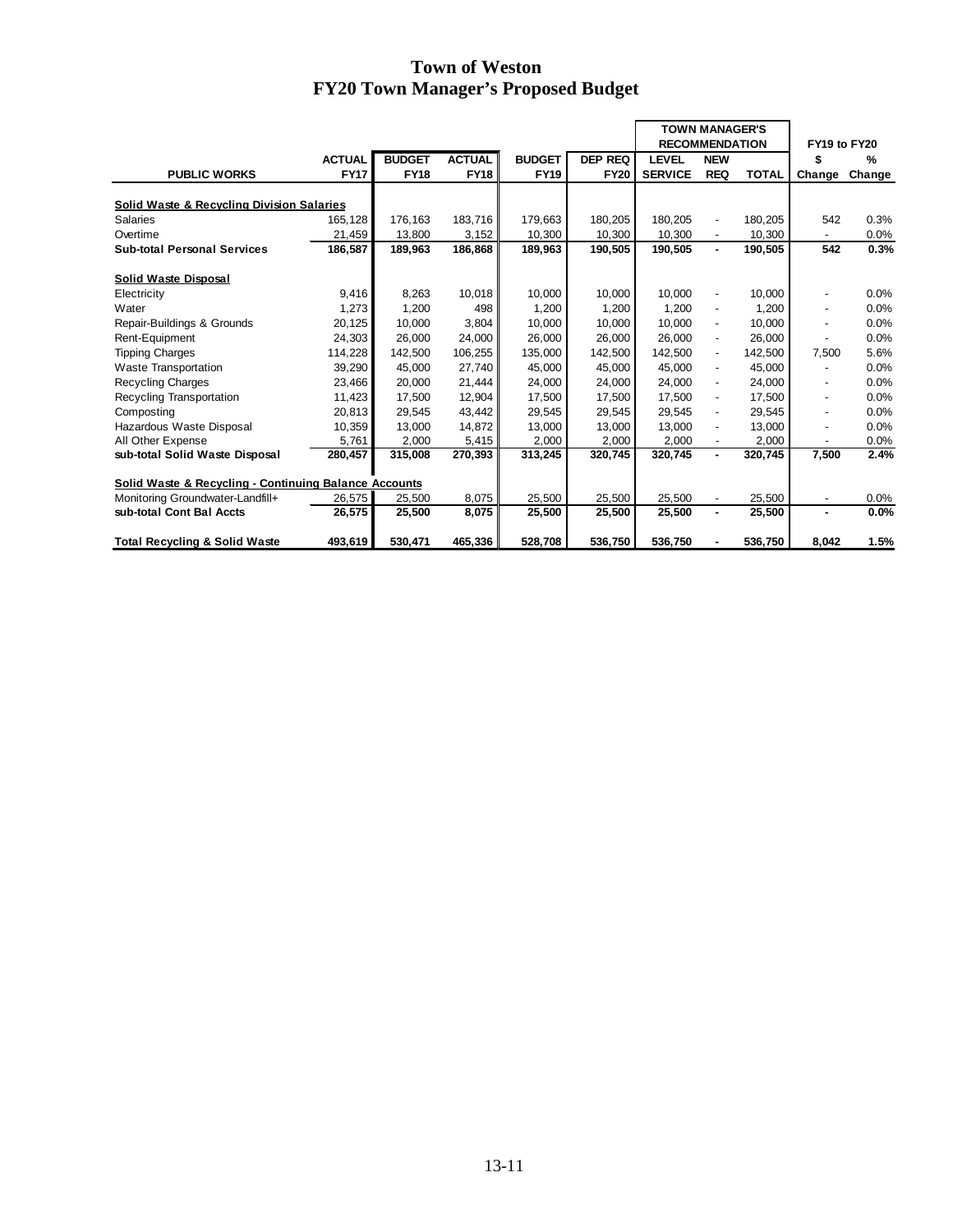# **PUBLIC WORKS: Parks and Cemeteries Division**

### **Description of Services**

The Department of Public Works Parks and Cemeteries Division is responsible for: 1) the maintenance of the Linwood, Central, Farmers, and South Burying Ground cemeteries; 2) the care and maintenance of Soldiers Field, Lamson Park, Case Park, Children's Park, Anniversary Park East and West, South Park; and 3) the grounds of the Town Library, Josiah Smith Tavern and old Library, Fiske Law Office, Police Station, Transfer Station, Town Hall, and a variety of traffic islands. This Division also undertakes tree plantings and pruning in the parks.

### **FY20 Departmental Goals**

- 1. Complete work under appropriation number 2 funding for headstone restoration at Farmer's Burial Ground and Central Cemetery, conduct permanent repairs to tombs, rehabilitation of stone walls, restoration of iron gate, and design permanent repairs to tombs.
- 2. Continue to work on headstone restoration at Farmers Burial Ground and Central Cemetery under proposed appropriation number 2.
- 3. Continue to map Linwood Cemetery including street names and cemetery plots.
- 4. Continue to maintain the numerous green space locations (Cemeteries Linwood, Farmers, Central, South Ave., and Parks/Other Areas – Island at Route 20/BPR, Fiske House, Fiske Park, Lamson Park, Town Hall, Sidewalk area around Town Green, Watering Can, Corner of School and BPR BY-Pass, Corner of BPR and BPR By-Pass, Scout House, Case Park, Library, Pump Station on Wellesley Street, Jones House/Josiah Tavern/Old Library, Fire Stations, Newton at Route 30, DPW, Police Station, etc.
- 5. Continue island planting program and beautification of Town green spaces.

| <b>Staffing Levels</b>          | <b>FY17</b>   | <b>FY18</b>   | <b>FY19</b>   | <b>FY20</b> |
|---------------------------------|---------------|---------------|---------------|-------------|
|                                 | <b>Funded</b> | <b>Funded</b> | <b>Funded</b> | Recommended |
| Supervisor                      |               |               |               |             |
| <b>Heavy Equipment Operator</b> |               |               |               |             |
| Laborer                         |               |               |               |             |
| <b>Total FTE</b>                |               |               |               |             |

#### **Budget Recommendations**

Level Services: This is a level service budget.

New Requests Recommended by Town Manager: None requested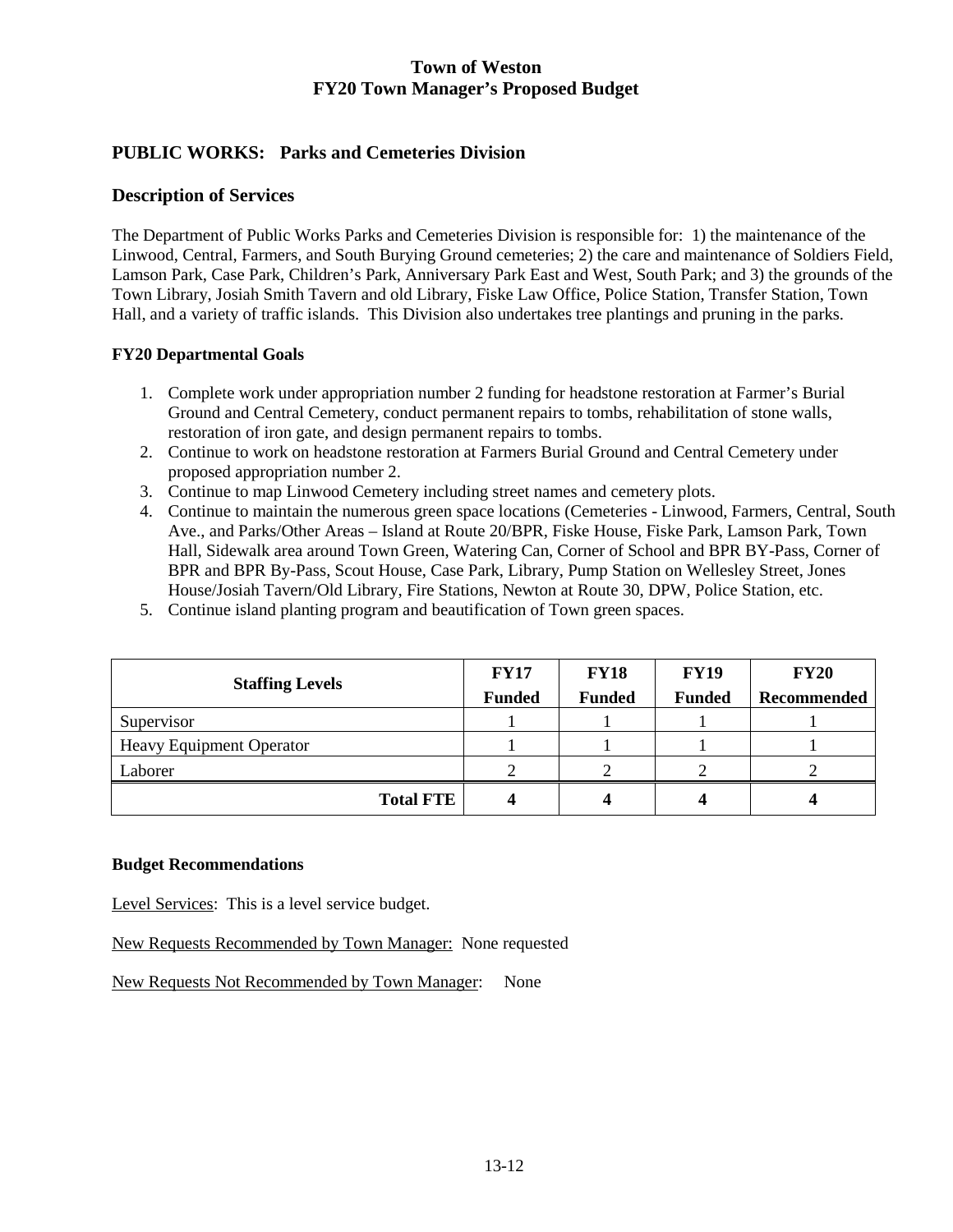|                                                 |               |               |                          |                          |                | <b>TOWN MANAGER'S</b> |                          |                |                          |               |
|-------------------------------------------------|---------------|---------------|--------------------------|--------------------------|----------------|-----------------------|--------------------------|----------------|--------------------------|---------------|
|                                                 |               |               |                          |                          |                | <b>RECOMMENDATION</b> |                          |                | FY19 to FY20             |               |
|                                                 | <b>ACTUAL</b> | <b>BUDGET</b> | <b>ACTUAL</b>            | <b>Budget</b>            | <b>DEP REQ</b> | <b>LEVEL</b>          | <b>NEW</b>               |                | \$                       | $\frac{9}{6}$ |
| <b>PUBLIC WORKS</b>                             | <b>FY17</b>   | <b>FY18</b>   | <b>FY18</b>              | <b>FY19</b>              | <b>FY20</b>    | <b>SERVICE</b>        | <b>REQ</b>               | <b>TOTAL</b>   | Change                   | Change        |
|                                                 |               |               |                          |                          |                |                       |                          |                |                          |               |
| <b>Parks &amp; Cemeteries Division Salaries</b> |               |               |                          |                          |                |                       |                          |                |                          |               |
| <b>Salaries</b>                                 | 238,337       | 252,684       | 230,110                  | 241,547                  | 243,726        | 243,726               |                          | 243,726        | 2,179                    | 0.9%          |
| Overtime                                        | 20,090        | 15,000        | 22,146                   | 15,000                   | 15,000         | 15,000                |                          | 15,000         |                          | 0.0%          |
| Temp/Seasonal                                   |               |               | 768                      | 6,000                    | 6,000          | 6,000                 |                          | 6,000          | $\overline{\phantom{a}}$ | 0.0%          |
| Out of Dept Salaries                            |               | 2.032         | 74                       | 2.032                    | 2,032          | 2.032                 | $\blacksquare$           | 2,032          | $\overline{\phantom{a}}$ | 0.0%          |
| <b>Sub-total Personal Services</b>              | 258,427       | 269,716       | 253,098                  | 264,579                  | 266,758        | 266,758               | $\blacksquare$           | 266,758        | 2,179                    | 0.8%          |
| <b>Parks &amp; Cemeteries Division</b>          |               |               |                          |                          |                |                       |                          |                |                          |               |
| Water                                           | 12,941        | 1,000         | 1,177                    | 1,500                    | 1,500          | 1,500                 |                          | 1,500          | ٠                        | 0.0%          |
| Landscape Design                                |               | 500           |                          | 500                      | 500            | 500                   |                          | 500            | $\overline{\phantom{a}}$ | 0.0%          |
| Tree Care & Pest Control                        | 4,311         | 6,300         | 2,845                    | 6,300                    | 6,300          | 6,300                 |                          | 6,300          | $\overline{\phantom{a}}$ | 0.0%          |
| Power Tools                                     | 7.651         | 600           | 163                      | 600                      | 600            | 600                   |                          | 600            | ٠                        | 0.0%          |
| <b>Hand Tools</b>                               | 240           | 800           | 1,722                    | 800                      | 800            | 800                   |                          | 800            | $\overline{\phantom{a}}$ | 0.0%          |
| Loam                                            | 905           | 250           |                          | 250                      | 250            | 250                   |                          | 250            | $\overline{\phantom{a}}$ | 0.0%          |
| Fertilizer & Seeds                              | 3,688         | 4,000         | 4.945                    | 4.000                    | 4.000          | 4.000                 |                          | 4.000          | $\blacksquare$           | 0.0%          |
| Trees & Shrubs                                  | 1,126         | 2,000         | 1,601                    | 2,000                    | 2.000          | 2.000                 |                          | 2.000          | $\overline{\phantom{a}}$ | 0.0%          |
| Grass, Seeds & Plantings                        |               | 500           | 1,060                    | 500                      | 500            | 500                   |                          | 500            | ۰                        | 0.0%          |
| <b>Cemetery Supplies</b>                        | 5,015         | 3,500         | 3,505                    | 3,500                    | 3,500          | 3,500                 |                          | 3,500          | ٠                        | 0.0%          |
| <b>Markers</b>                                  | 1,331         | 1,000         |                          | 1,200                    | 1,200          | 1,200                 |                          | 1,200          | $\overline{\phantom{a}}$ | 0.0%          |
| Protective/Work Clothing                        | 634           | 900           | 708                      | 900                      | 900            | 900                   |                          | 900            | $\blacksquare$           | 0.0%          |
| Equipment                                       | 4,457         | 5,500         | 5,600                    | 5,500                    | 5,500          | 5,500                 | $\overline{\phantom{a}}$ | 5,500          | $\overline{\phantom{a}}$ | 0.0%          |
| sub-total Parks & Cemeteries                    | 42,300        | 26,850        | 23,326                   | 27,550                   | 27,550         | 27,550                | $\blacksquare$           | 27,550         | ۰.                       | 0.0%          |
| Parks & Cemeteries-Cont Bal Accts               |               |               |                          |                          |                |                       |                          |                |                          |               |
| Improve/Develop Cemetery Land+                  |               |               | $\overline{\phantom{a}}$ | $\overline{\phantom{a}}$ | $\blacksquare$ |                       |                          | ٠              |                          |               |
| Equipment+                                      | 11,327        |               | ٠                        |                          | ÷,             |                       |                          | ٠              |                          |               |
| sub-total Cont Bal Accts                        | 11,327        |               | $\overline{a}$           |                          | ۰              |                       |                          | $\overline{a}$ |                          |               |
|                                                 |               |               |                          |                          |                |                       |                          |                |                          |               |
| <b>Total Parks &amp; Cemeteries Division</b>    | 312,055       | 296.566       | 276.423                  | 292,129                  | 294.308        | 294.308               |                          | 294.308        | 2,179                    | 0.7%          |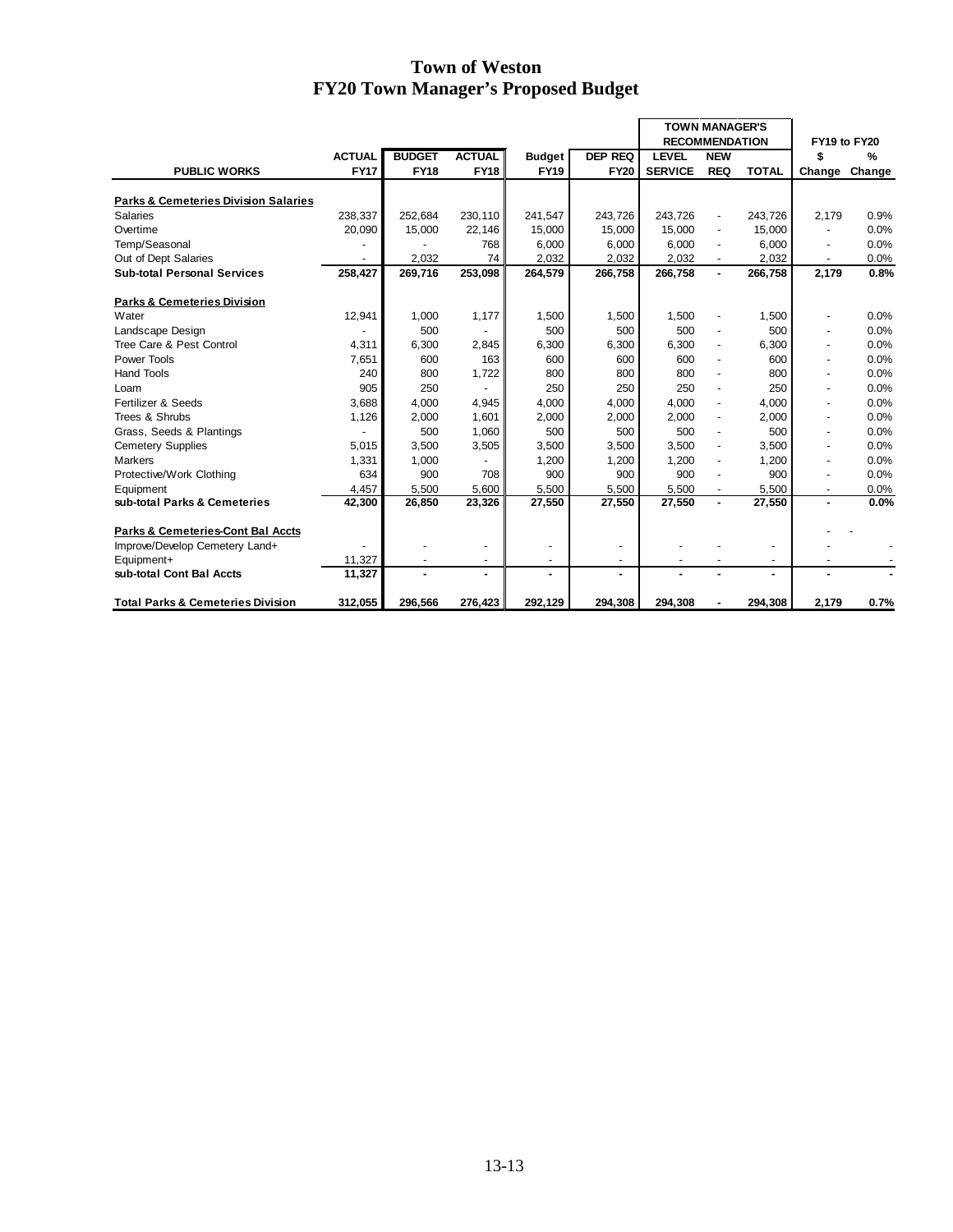### **PUBLIC WORKS: Tree Warden/Moth Superintendent**

### **Description of Services**

The Tree Warden is responsible for the health and preservation of trees along Weston's public ways. A public hearing before the Board of Selectmen is required before a shade tree on public land is removed. If a shade tree is on a scenic road listed in the Town's bylaws, a public hearing before the Planning Board is also required before removal. The Director of Operations, Department of Public Works serves as the Tree Warden.

### **FY20 Departmental Goals**

- 1. Improve the process to remove dead and diseased trees within the Town's rights-of-way.
- 2. Improve communication between the office staff, residents, and the Tree Warden.
- 3. Continue to improve communications with Eversource regarding tree trimming activities.
- 4. Continue efforts with Inventory, Assessment, and Recommendation of public trees.

| <b>Staffing Levels</b> | FY17          | FY18          | <b>FY19</b>   | FY20        |  |
|------------------------|---------------|---------------|---------------|-------------|--|
|                        | <b>Funded</b> | <b>Funded</b> | <b>Funded</b> | Recommended |  |
| Tree Warden            | Stipend       | Stipend       | Stipend       | Stipend     |  |

#### **Budget Recommendations**

Level Services: This is a level service budget.

New Requests Recommended by Town Manager: None requested